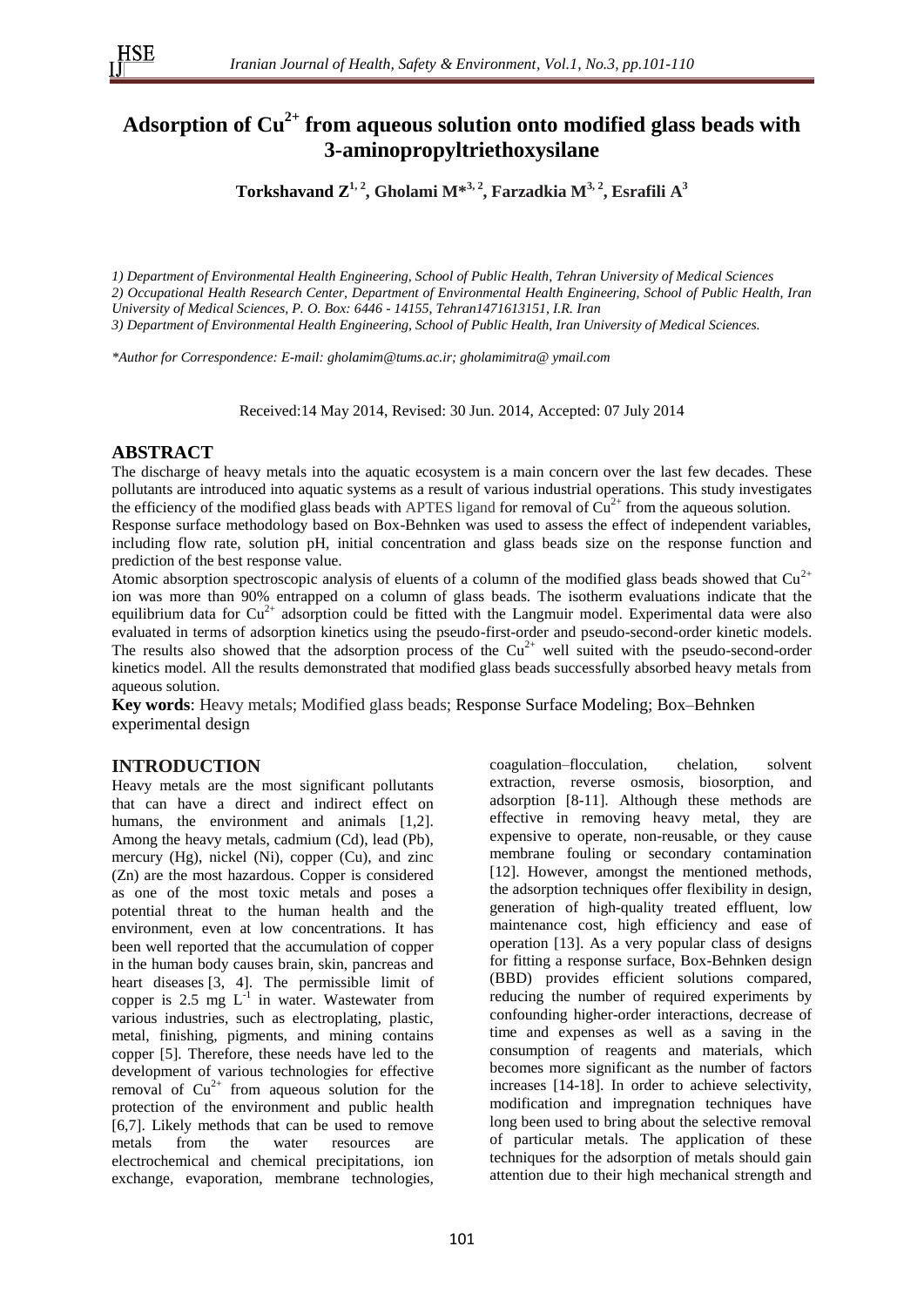being widely used in various applications. In fact, a number of new materials have been successfully prepared from the glass beads by employing the surface modification [19-21], and these achievements prompted us to immobilize HCl and ATES ligand on the surface of glass beads. In this study, glass beads modified with 3study, glass beads modified with 3 aminopropyltriethoxysilane, was filled in a packed bed column for the separation and enrichment of  $Cu<sup>2+</sup>$  prior to their analysis by flame atomic absorption spectrophotometer (Perkin Elmer, AAnalyst200). In addition, the effects of flow rate, pH of solution, influent concentration, glass bead sizes on the removal efficiency of the selected metals were investigated.

#### **MATERIALS AND METHODS**

*Preparation of Glass Beads Modified with 3 aminopropyltriethoxysilane*

In the first step of the experiment, glass beads were extensively washed with distilled water, dried for 24 h at  $50^{\circ}$ C in the oven. Prior to use, boiled for 24 h with HCl (6 mol/dm<sup>3</sup>), washed with distilled water until all chloride ions were removed, and dried in a vacuum oven at 50  $\degree$ C for 24h [22]. Then, a known weight of glass beads was added to 0.01M solution of the 3 aminopropyltriethoxysilane and shaken continuously for 8 h. The samples were then left in the solution overnight. After 24h, the solutions were filtered through the filter paper and modified glass beads were washed with distilled water. The mixtures were final, dried at 60◦○C overnight [7]. In this study, we first etched surface of the glass bead with aqueous HCl (6M) to increase the density of the silanol, and then, by using a silane coupling agent, 3-aminopropyltriethoxysilane, introduced amino groups to the beads [19]. Surface modification of glass beads nanoparticles is shown in Fig1.



**Fig.1:** Structure of glass beads modified with 3- aminopropyltriethoxysilane

#### *Batch Studies*

The chemicals used for the study were analytical grades of copper nitrate (Cu  $(NO<sub>3</sub>)$   $_2$ .3H<sub>2</sub>O) and 3aminopropyltriethoxysilane  $(H_2N - (CH_2) - 3Si)$  $(OC<sub>2</sub>H<sub>5</sub>)$ <sup>3</sup>) were supplied by Sigma Aldrich and Merck Co. The stock solution of  $Cu^{2+}$  was first prepared by dissolving their corresponding salt in distilled water. The pH adjustment was made by adding 0.1 M HCl or 0.1 M NaOH and controlled by HACH pH meter (HQ40d)**.** The adsorption studies were carried out in a packed bed column, and then the column was filled with a known weight of glass beads sample with 4L of metal ion solution at a particular pH for a known period. Adsorption isotherm studies were carried out using different initial metal ion concentrations (10–50 mg/L) with 500 g adsorbent at pH 7 and temperature of 25 ◦C. The heavy metal removal efficiency and amount of adsorption were Calculated by Esq. (1) and (2), respectively [23].

$$
E = \frac{c_0 - c_e}{c_0} \times 100 \qquad (1)
$$

$$
q = (C_0 - C_e) \times \frac{v}{M} \qquad (2)
$$

Where, E is the removal efficiency,  $C_0$  (mg.  $L^{-1}$ ) and  $C_e$  (mg.  $L^{-1}$ ) are the initial and final metal ion concentrations in the solution, respectively, q (mg.  $g^{-1}$ ) is adsorption capacity,  $V(L)$  is the solution volume and m (g) is the amount of applied adsorbent.

#### *Optimization of Adsorption Process using RSM approach*

Response surface methodology (RSM) consists of a group of mathematical and statistical techniques devoted to the evaluation of relationships existing between a cluster of controlled experimental factors and measured responses according to one or more selected criteria [24-27]. In the present study, to collect the maximum information from the fewer number of experiments a Box-Behnken design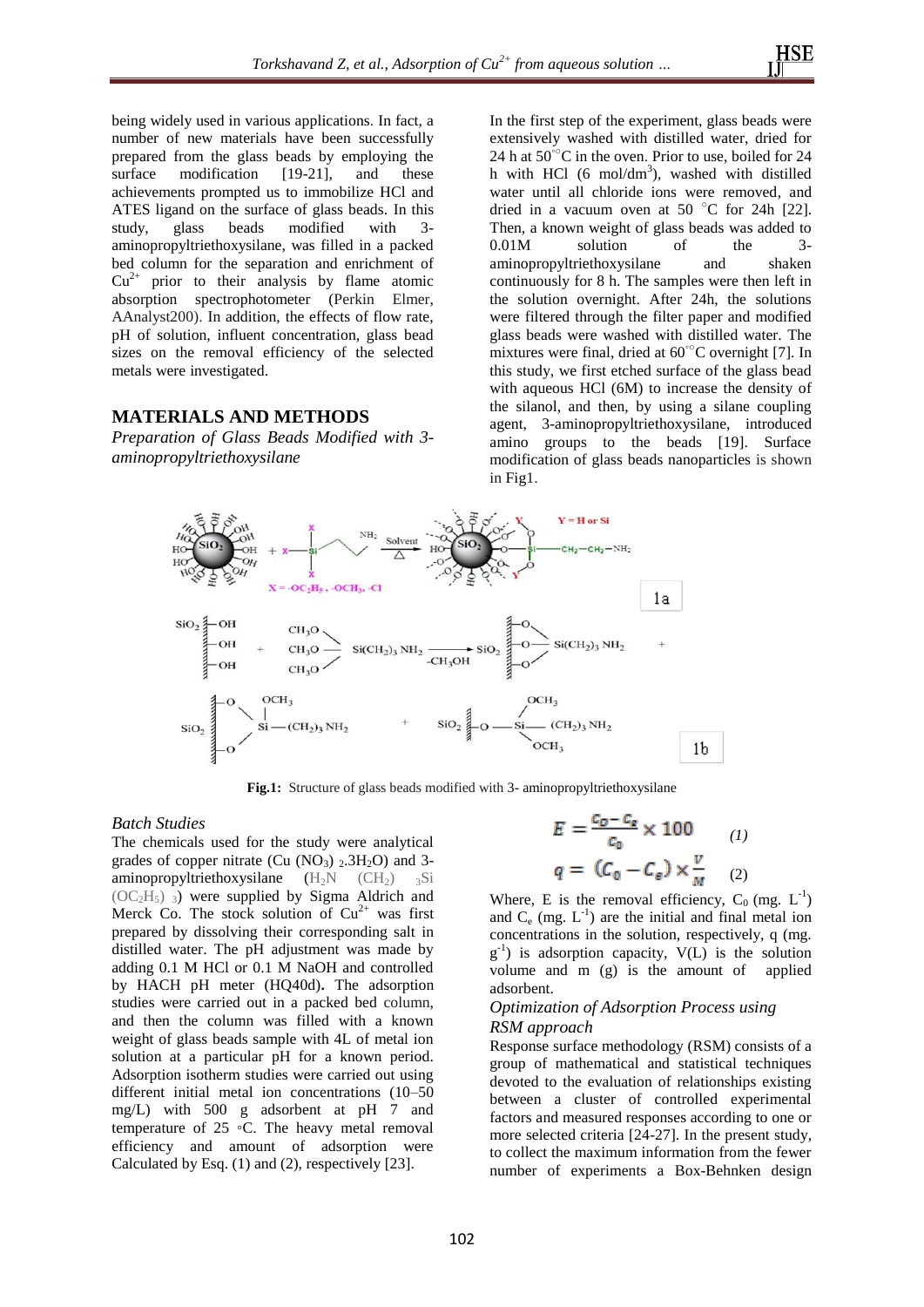combining with RSM for four major variables (pH  $(X_1)$ , flow rate  $(X_3)$ , particle size  $(X_4)$  and metal concentration  $(X_2)$ ), each with three levels (the minimum, medium and the maximum), was applied as an experimental design model. The number of experiments (N) required for the development of this design is defined as  $N=2k + 2$ , where (k) is the replicate at the middle point [28-31]. The range of independent variables and their levels are investigated in the work are given in Table 1.

Adsorption percent of heavy metals estimated as percent removal of heavy metals from the solution was taken response of the system (Y). Table 2

showed the experimental conditions and the results of modified glass beads according to the factorial design.

**Table 1:** Independent variables and their levels used in the response surface design

| <b>Factors</b>                 | <b>Symbol</b> | <b>Coded level</b> |     |     |
|--------------------------------|---------------|--------------------|-----|-----|
|                                |               |                    |     |     |
| рH                             |               |                    |     |     |
| metal concentrations<br>(mg/l) | Χ,            | 10                 | 30  | 50  |
| flow rate(ml/min)              | X3            | 30                 | 45  | 60  |
| particle size $(\mu)$          | X4            | 50                 | 150 | 250 |

| <b>Table 2:</b> Response surface Box-Behnken design and results |  |
|-----------------------------------------------------------------|--|
|                                                                 |  |

| Run            | $\overline{\mathbf{X}}_1$ : | $X_2$ = metal       | $X_3$ = flow | $X_4$ :     | X <sub>5</sub> : Modification | Cu      |
|----------------|-----------------------------|---------------------|--------------|-------------|-------------------------------|---------|
|                | pH                          | concentration(mg/l) | rate(ml/min) | particle    |                               | removal |
|                |                             |                     |              | $size(\mu)$ |                               | (%)     |
| 1              | 6                           | 30                  | 45           | 150         | Modification by acid          | 87      |
| $\overline{2}$ | 6                           | 10                  | 60           | 150         | Modification by ligand        | 86.57   |
| 3              | $\overline{9}$              | 50                  | 45           | 150         | Modification by acid          | 89.30   |
| 4              | $\overline{\mathbf{3}}$     | 50                  | 45           | 150         | Modification by ligand        | 28.34   |
| 5              | 6                           | 30                  | 30           | 50          | Modification by acid          | 94.76   |
| 6              | 6                           | 30                  | 45           | 150         | Modification by ligand        | 82.20   |
| $\overline{7}$ | 6                           | 30                  | 30           | 250         | Modification by ligand        | 76.43   |
| 8              | 6                           | 50                  | 60           | 150         | Modification by ligand        | 72.88   |
| 9              | 6                           | 30                  | 45           | 150         | Modification by acid          | 87      |
| 10             | 9                           | 30                  | 45           | 250         | Modification by ligand        | 82.90   |
| 11             | 3                           | 30                  | 45           | 50          | Modification by ligand        | 29      |
| 12             | 6                           | 10                  | 45           | 250         | Modification by acid          | 89.10   |
| 13             | 6                           | 50                  | 60           | 150         | Modification by acid          | 80.31   |
| 14             | 3                           | 30                  | 60           | 150         | Modification by acid          | 32.20   |
| 15             | 6                           | 10                  | 60           | 150         | Modification by acid          | 91.50   |
| 16             | 6                           | 30                  | 45           | 150         | Modification by acid          | 87      |
| 17             | 6                           | 50                  | 45           | 250         | Modification by acid          | 84.70   |
| 18             | 6                           | 30                  | 45           | 150         | Modification by acid          | 87      |
| 19             | 6                           | 50                  | 45           | 250         | Modification by ligand        | 78.90   |
| 20             | 6                           | 30                  | 45           | 150         | Modification by acid          | 87      |
| 21             | 6                           | 30                  | 45           | 150         | Modification by ligand        | 82.20   |
| 22             | 6                           | 30                  | 45           | 150         | Modification by ligand        | 82.20   |
| 23             | 3                           | 10                  | 45           | 150         | Modification by ligand        | 31.28   |
| 24             | 6                           | 50                  | 45           | 50          |                               | 83.46   |
| 25             | 3                           | 30                  | 45           | 50          | Modification by ligand        | 33.23   |
|                |                             | 30                  | 45           |             | Modification by acid          |         |
| 26             | 6                           |                     |              | 150         | Modification by ligand        | 82.20   |
| 27             | 3                           | 30                  | 30           | 150         | Modification by acid          | 35.94   |
| 28             | 9<br>$\overline{9}$         | 30                  | 45           | 50          | Modification by ligand        | 89.80   |
| 29             |                             | 30                  | 45           | 50          | Modification by acid          | 94.30   |
| 30             | 6                           | 50                  | 45           | 50          | Modification by ligand        | 83.46   |
| 31             | 3                           | 30                  | 45           | 250         | Modification by acid          | 33.27   |
| 32             | $\overline{\mathbf{3}}$     | 10                  | 45           | 150         | Modification by ligand        | 32.28   |
| 33             | 6                           | 10                  | 30           | 150         | Modification by ligand        | 91.84   |
| 34             | 6                           | 10                  | 45           | 250         | Modification by ligand        | 89.98   |
| 35             | 6                           | 30                  | 45           | 150         | Modification by ligand        | 82.20   |
| 36             | 6                           | 10                  | 45           | 50          | Modification by acid          | 96.87   |
| 37             | 3                           | 30                  | 45           | 250         | Modification by ligand        | 26.82   |
| 38             | 9                           | 50                  | 45           | 150         | Modification by ligand        | 82.46   |
| 39             | 6                           | 30                  | 60           | 250         | Modification by ligand        | 72.64   |
| 40             | 6                           | 50                  | 30           | 150         | Modification by ligand        | 79.33   |
| 41             | 9                           | 30                  | 30           | 150         | Modification by ligand        | 90.90   |
| 42             | 3                           | 30                  | 30           | 150         | Modification by acid          | 37.94   |
| 43             | 6                           | 30                  | 30           | 250         | Modification by acid          | 80.30   |
| 44             | 3                           | 50                  | 45           | 150         | Modification by acid          | 30.47   |
| 45             | 6                           | 30                  | 60           | 250         | Modification by acid          | 77.90   |
| 46             | 6                           | 10                  | 30           | 150         | Modification by ligand        | 90.84   |
| 47             | 3                           | 30                  | 60           | 150         | Modification by ligand        | 31.97   |
| 48             | 6                           | 30                  | 30           | 50          | Modification by acid          | 94.76   |
| 49             | 6                           | 30                  | 60           | 50          | Modification by acid          | 85.60   |
| 50             | 9                           | 30                  | 30           | 150         | Modification by acid          | 93.98   |
| 51             | $\overline{9}$              | 10                  | 45           | 150         | Modification by acid          | 93.10   |
| 52             | 6                           | 30                  | 60           | 50          | Modification by ligand        | 81.52   |
| 53             | 6                           | 50                  | 30           | 150         | Modification by acid          | 89      |
| 54             | $\overline{9}$              | 30                  | 60           | 150         | Modification by acid          | 92.29   |
| 55             | $\overline{9}$              | 30                  | 45           | 250         | Modification by acid          | 89.74   |
| 56             | 6                           | 10                  | 45           | 50          | Modification by acid          | 94.87   |
| 57             | 9                           | 10                  | 45           | 150         | Modification by ligand        | 94.50   |
| 58             | 9                           | 30                  | 60           | 150         | Modification by ligand        | 86.10   |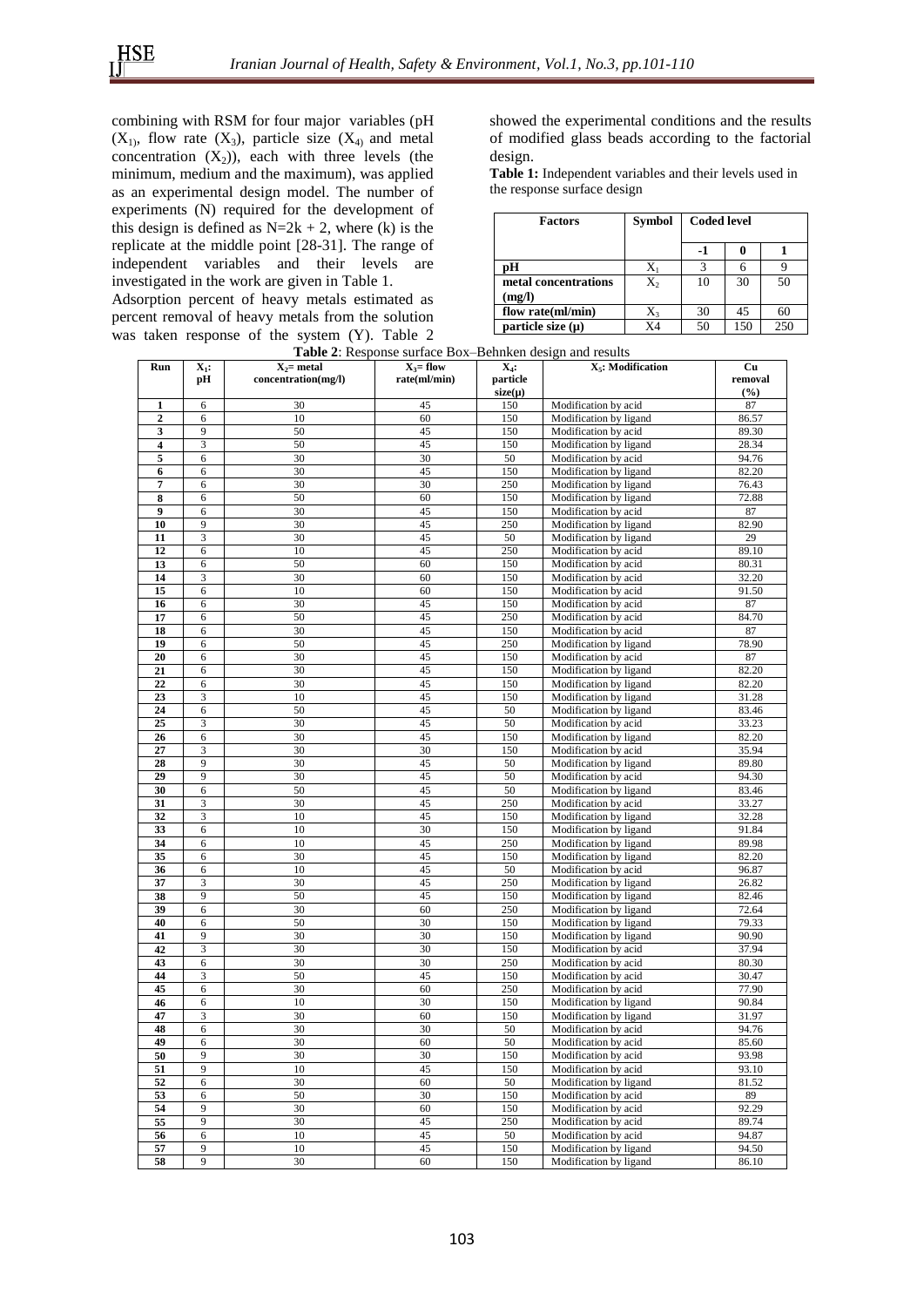A second order polynomial model where interaction terms have been fitted to the experimental data obtained from the Box–Behnken design can be stated in the form of the following equation (3) [18,25,27,32,33]:

$$
Y = a_0 + \sum a_i x_i + \sum a_{ii} x_i^2 + \sum a_{ij} x_i x_j \tag{3}
$$

Where *Y* is the process response or percentage of metals adsorbed (dependent variable), *i* and *j* are the index numbers for a pattern,  $a_0$  offset term called intercept term,  $x_1$ ,  $x_2$  ...  $x_k$  are the coded independent variables.  $a_i$  is the first-order (linear) main effect,  $a_{ii}$  second-order main effect and  $a_{ii}$  is the interaction effect. The data were subjected to analysis of variance and the coefficient of regression  $(R^2)$  was calculated to find out the goodness of fit of the model.

#### **RESULTS AND DISCUSSION**

### *Effect of pH and Flow Rate on Removal of*   $Cu^{2+}$  *Ion*

Adsorption experiments were carried out as per the selected model with a selected range of pH (3, 6 and 9) and flow rate (30 ml min<sup>-1</sup> to 50 ml min<sup>-1</sup>), and the other parameters were kept constant. Acidity and flow rate were the most significant parameters for assessing the effectiveness of the removal capacity of an adsorbent. There was a rapid rise in efficiency removal with increase in pH; however, the removal efficiency declined as the flow rate was slightly raised. The maximum adsorption of  $Cu^{2+}$  ion was  $\Box 90\%$  which occurred at pH 7 and the flow rate of 30 mL min<sup>-1</sup> (Figs.2). From Fig. 2 it was shown that glass beads modified with 3- aminopropyltriethoxysilane have little impact to improve the removal of  $Cu<sup>2</sup>$  rather than glass beads modified with hydrochloric acid. These results are also in agreement with the study of removal  $Cu^{2+}$  in water using manganese activated saturated and unsaturated sand filters by Chedly Tizaoui [3].





| <b>Fig.2:</b> 3-D plot showing effect of pH and flow rate on the |  |
|------------------------------------------------------------------|--|
| percentage removal of copper ion (b: glass beads                 |  |
| modified with 3- aminopropyltriethoxysilane, a; glass            |  |
| beads modified with hydrochloric acid)                           |  |

*Effect of Particle Size on Removal of Cu2+ Ion* To investigate the influence of glass bead size on the adsorption of metals different sizes of glass beads were chosen (50, 150 and 250 µm), while the other reaction conditions were kept constant. The combined effect of pH and particle size has been presented in Fig. 3. It can be observed that the removal efficiency showed a slight upward trend with an increase in particle size. We conclude that the external surface of glass beads has an insignificant role in the heavy metals retention and that the internal sites are responsible for the cation exchange [34]. A similar trend has been observed in the removal of lead and cadmium ions from aqueous solution with adsorption onto microparticles of dry plants **by** H. Benhima *et al*. [35]. These results are also in agreement with the study of Surface modification of glass beads with glutaraldehyde by Mustafa Ozmena [20].

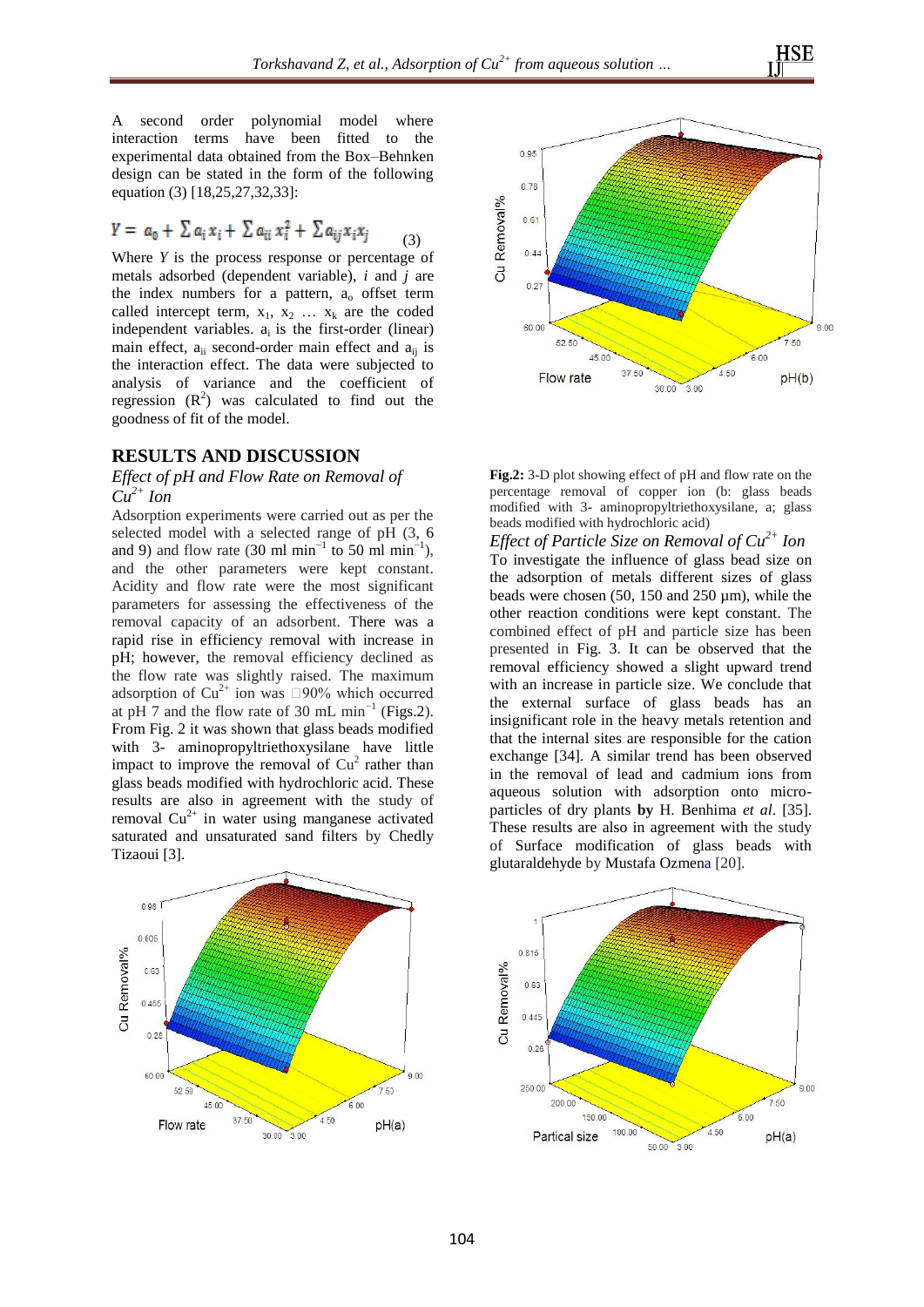

**Fig.3:** 3-D plot showing effect of pH and particle size on the percentage removal of copper ion (b: glass beads modified with 3- aminopropyltriethoxysilane, a; glass beads modified with hydrochloric acid)

#### *Effect of Metal Concentration Size on Removal*   $of Cu^{2+}$  *Ion*

The effect of  $Cu^{2+}$  initial concentration on the adsorption was investigated in various the range of 10–50 mg l−1 . At higher concentrations, a number of metal ions outnumber the adsorption sites, so the removal becomes independent of the initial concentration [36]. Hence, the removal efficiency of heavy metals depended on the concentration and it was observed to decrease with an increase in initial metal concentration (Fig. 4). In a further related study, Katsou et al reported that metal reduction could be achieved using a sorbentassisted ultrafiltration system. They showed that increasing nickel and zinc initial concentrations reduced their respective removal efficiencies due to the availability of more metals, while the mineral dosage remained unchanged [37]. Consequence it was shown that pH was the major factor amongst four variables playing significant roles in removal efficiency [25]. These results are also in agreement with the study of the removal of Ni (II), Cd (II), and Pb (II) from a ternary aqueous solution by amino functionalized mesoporous and nano mesoporous silica by Heidari *et al.* [38] Liu et al in a study on the adsorption of metal ions by glass beads modified with Chitosan showed that heavy metals such as  $Cd^{2+}$ ,  $Pb^{2+}$ ,  $Cu^{2+}$  and  $Ag^{+}$  were more 90% entrapped on a column of beads [19]. *Statistical Analysis and The Model Fitting*

The Box–Behnken model was used to evaluate the interactive effects of parameters for optimizing the removal of  $Cu^{2+}$  ion using the modified glass beads**.** There were a total of 58 runs for optimizing the variables in the Box–Behnken statistical design. Design expert was used for ANOVA software analysis of the experimental data obtained. Analysis of variance (ANOVA), goodness-of-fit and the adequacy of the models were presented in Table 3





**Fig.4:** 3-D plot showing effect of pH and particle size on the percentage removal of copper ion (b: glass beads modified with 3- aminopropyltriethoxysilane, a; glass beads modified with hydrochloric acid)

| <b>Table 3:</b> Fit statistics for Y (average removal). |  |  |
|---------------------------------------------------------|--|--|
|---------------------------------------------------------|--|--|

|                                    | <b>Master</b><br>model | <b>Predictive</b><br>model |
|------------------------------------|------------------------|----------------------------|
| Mean                               | 0.75                   | 0.75                       |
| R-square                           | 98.79%                 | 98.90%                     |
| <b>Adjusted R-square</b>           | 0.9819                 | 0.9819                     |
| <b>Coefficient of</b><br>variation | 4.11                   | 4.11                       |

The high value of  $R^2$  (0.9879) indicating that only 1.21% of the total variance was not explained by the model. A very low value 4.11 of the coefficient of the variation (C.V.) clearly indicated a very high degree of precision and a good deal of reliability of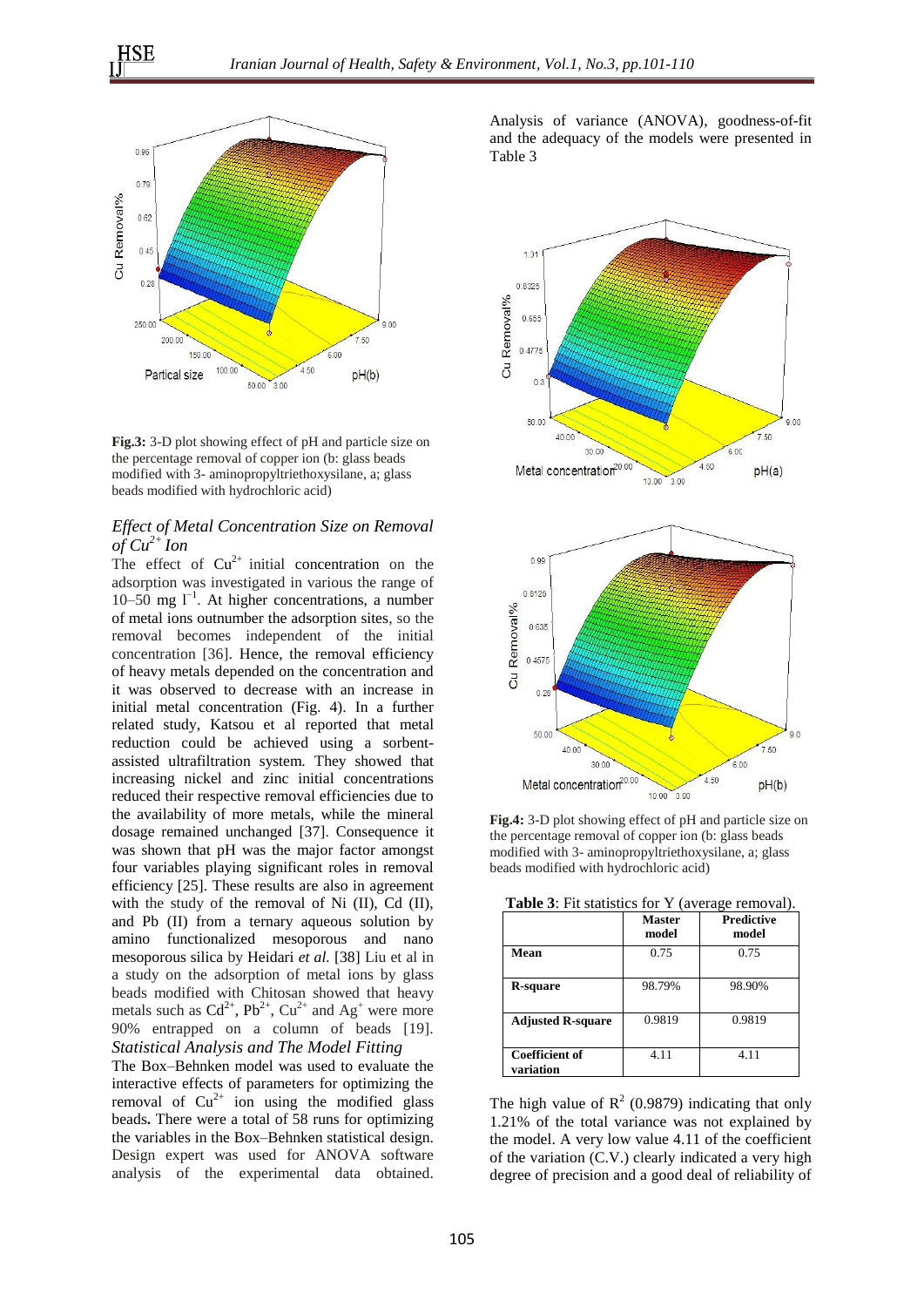the experimental values. The model was found to be adequate for prediction within the range of experimental variables. The significance of each coefficient and the interaction strength between each independent factor was determined using *a p -*

significance of the corresponding coefficient [39,40]. The model expressed by Eq.  $(3)$ , where the variables take their coded values, represents removal efficiency of selected heavy metals (Y) as a function of pH  $(x_1)$ , metal concentration  $(x_2)$ , flow rate  $(x_3)$  and particle size  $(x_4)$ .

$$
Y = 0.84 + 0.29X_1 - 0.041X_2 - 0.027X_3 - 0.033X_4 - 0.014X_1X_2 + 4.025X_1X_3 - 0.014X_1X_4 - 0.24X_1^2 - 0.014X_2^2 + 2.358X_3^2 - 2.35X_4^2
$$
\n(4)

The statistical significance of the factors and their interactions at various levels of probability are shown in Table 4. As shown in Table 4, the linear coefficients  $(X_1, X_2, X_3, \text{ and})$ 

*value*. If *p*-value is the smaller, it is the bigger the

 $X_4$ ), a quadratic term coefficient  $(X_1^2)$  and cross product coefficients  $(X_3 \times X_4)$  were important variables in the adsorption process, with very small P values ( $P \le 0.05$ ).

|  |  | <b>Table 4:</b> Analysis of variance (ANOVA) for response surface quadratic model |
|--|--|-----------------------------------------------------------------------------------|
|--|--|-----------------------------------------------------------------------------------|

| <b>Source</b>                 | Sum of squre | df           | <b>Mean Squre</b> | <b>F</b> Value | <b>P-Value</b> |
|-------------------------------|--------------|--------------|-------------------|----------------|----------------|
| <b>Model</b>                  | 2.96         | 19           | 0.16              | 163.29         | $\Box 0.0001$  |
| $A$ -p $H$                    | 2.02         |              | 2.02              | 2122.66        | $\Box 0.0001$  |
| <b>B</b> -Metal concentration | 0.041        | 1            | 0.041             | 43.21          | $\Box 0.0001$  |
| C-Flow rate                   | 0.017        | $\mathbf{1}$ | 0.017             | 17.82          | 0.0001         |
| <b>D</b> -Metal cocentration  | 0.026        |              | 0.026             | 27.06          | $\Box 0.0001$  |
| <b>E-Modification</b>         | 0.0112       |              | 0.0112            | 12.86          | 0.0009         |
| AB                            | 1.5374E-003  |              | 1.5374E-003       | 1.61           | 0.2118         |
| AC                            | 1.296E-004   | 1            | 1.296E-004        | 0.14           | 0.7144         |
| AE                            | 1.150E-004   |              | 1.150E-004        | 1.21           | 0.2791         |
| AD                            | 2.957E-003   |              | 2.957E-003        | 3.10           | 0.0863         |
| BC                            | 1.210E-004   |              | 1.210E-004        | 1.27           | 0.2669         |
| <b>BD</b>                     | 1.090E-003   | 1            | 1.090E-003        | 1.14           | 0.2916         |
| BE                            | 4.243E-003   | 1            | 4.243E-003        | 4.54           | 0.0415         |
| <b>CD</b>                     | 3.285E-003   |              | 3.285E-003        | 3.45           | 0.0712         |
| CE                            | 9.614E-003   | $\mathbf{1}$ | 9.614E-003        | 1.01           | 0.3216         |
| DE                            | 4.704E-007   |              | 4.704E-007        | 0.049          | 0.8254         |
| $A^2$                         | 0.74         | 1            | 0.74              | 778.01         | $\Box 0.0001$  |
| $\mathbf{B}^2$                | 2.367E-003   |              | 2.367E-003        | 2.48           | 0.1234         |
| $\overline{\mathrm{C}}^2$     | 7.215E-003   |              | 7.215E-003        | 0.076          | 0.7847         |
| $\overline{\mathbf{D}^2}$     | 7.190E-004   | 1            | 7.190E-004        | 7.542E-004     | 0.9782         |
| <b>Residual</b>               | 0.036        | 38           | 0.036             |                |                |
| <b>Lack of Fit</b>            | 0.036        | 30           | 0.036             | 18.31          | 0.0001         |
| <b>Pure Error</b>             | 5.200E-004   | 8            | 5.200E-004        |                |                |

#### *Isotherm Models*

The Langmuir and Freundlich isotherms were the most common types of models describing correlate the equilibrium data [41,42]. The resulting isotherms provided the value of the maximum metal loaded of 1.494 mg  $g^{-1}$  for Cu (II). The Langmuir isotherm assumes monolayer coverage of adsorbate over a homogeneous adsorbent surface, and Freundlich isotherm supposes a heterogeneous surface with a non-uniform distribution of heat of biosorption over the surface and a multilayer biosorption can be expressed [41]. The linear form of the Langmuir equation after rearrangement is [42]:

$$
\frac{c_{\varepsilon}}{q_{\varepsilon}} = \frac{1}{b v_m} + \frac{c_{\varepsilon}}{v_m} \tag{5}
$$

Where  $C_e$  is the equilibrium metal ion concentration in the solution (mg  $L^{-1}$ ),  $q_e$  is the equilibrium metal adsorption capacity of the

adsorbent (mg  $g^{-1}$ ), V<sub>m</sub> is the amount of adsorbate at complete monolayer coverage (mg  $g^{-1}$ ), and b (Lmg−1 ) is a constant that relates to the heat of adsorption.

Freundlich isotherm has the following form [42].

$$
q_e = k_f c_e^{\frac{1}{n}} \qquad (6)
$$

 $K_f$  and n are Freundlich constants indicating adsorption capacity and intensity, respectively.  $K_f$ and n were determined from linear plot of log qe against log Ce. Shahbazi *et al.* found the maximum sorption value to be about 1.7, 1.2 and 0.9 mmol  $g^{-1}$  for Cu (II), Pb (II) and Cd (II) respectively onto Functionalised SBA-15 Mesoporous Silica [43] The Langmuir isotherm plot was given in Fig. 5.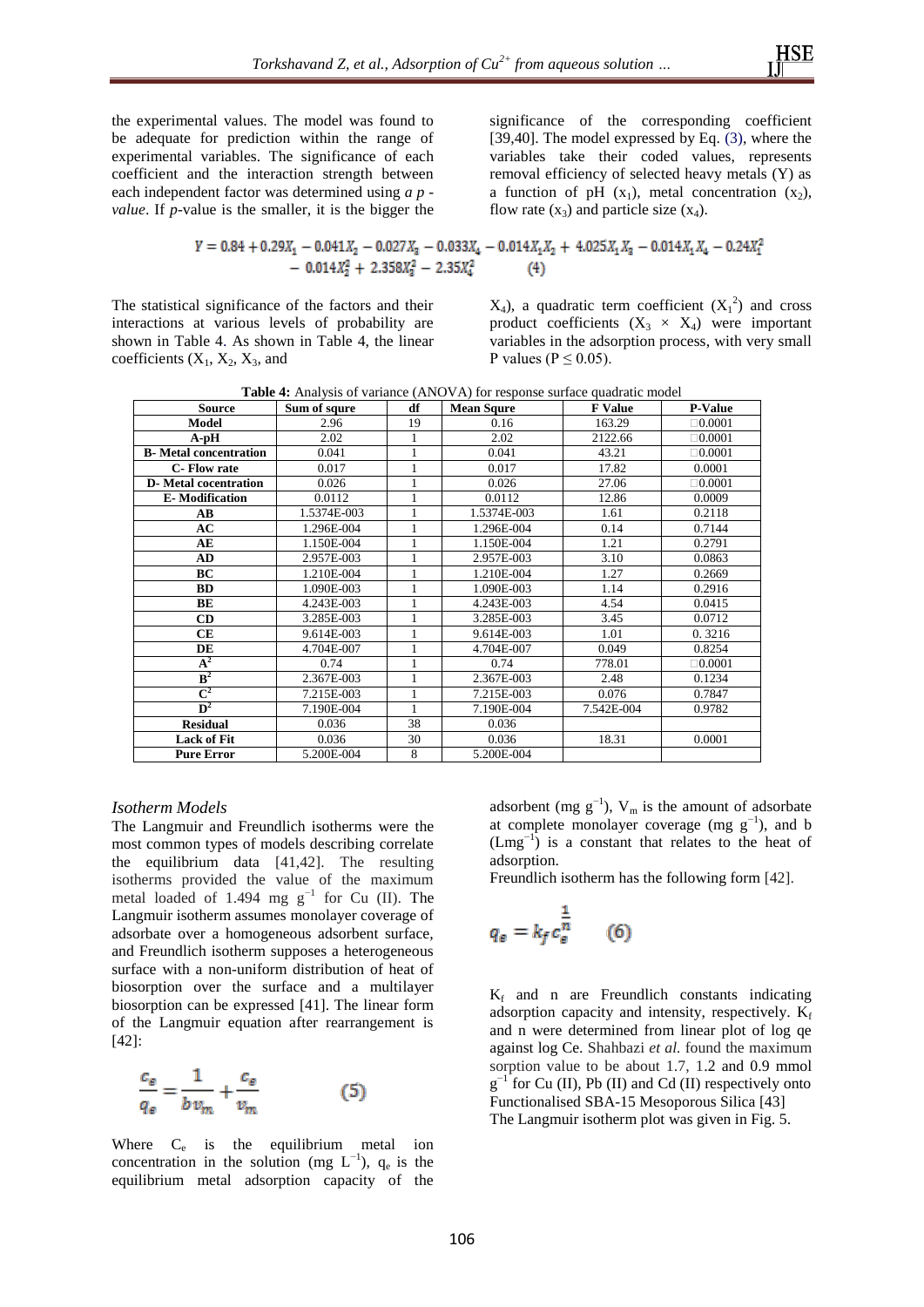

**Fig.5:** Langmuir isotherm plot for adsorption of copper ion (cu (II) onto modified glass beads

It was found that the adsorption of copper ion onto glass beads fits better with the Langmuir model  $(R^2)$  $_{Cu}$  = 0.9973) as compared to the Freundlich model  $(R<sup>2</sup>$  <sub>Cu</sub> = 0.8826) under the concentration range studied. Adsorption parameters of the Langmuir and Freundlich isotherm for the adsorption of  $Cu^{2+}$ ion onto glass beads showed in Table5. Shahbazi studied the functionalized SBA-15 mesoporous silica by melamine-based dendrimer amines for adsorptive characteristics of Pb (II), Cu (II) and Cd (II). They showed that adsorption isotherms was fitted better by the Langmuir ( $\mathbb{R}^2 = 0.98 - 0.99$ ) than the Freundlich model ( $\mathbb{R}^2 = 0.93 - 0.97$ ) [44].

**Table 5:** Adsorption parameters of the Langmuir and Freundlich isotherm for the adsorption of  $Cu^{2+}$  onto glass beads.

| metal | <b>Freundlich isotherm</b> |      |       |        | Langmuir isotherm |      |
|-------|----------------------------|------|-------|--------|-------------------|------|
|       |                            | n    | $K_n$ |        |                   |      |
| cu    | 0.8826                     | 2.58 | 0.114 | 0.9973 | 0.34              | 0.58 |

#### *Kinetic Modeling*

The effect of contact time on copper ion adsorption was studied in different time intervals ranging from 0min to 100 min. Fig.6 demonstrates the efficiency removal of copper ion versus time (min).

The complete removal of  $Cu^{2+}$  took place after 40, 50 and 60 min, respectively. So adsorption equilibrium was established in about 60 min. After this period, the amount of adsorbed copper ion did not change significantly with time**.** In order to determine the rate constants, pseudo-first order and pseudo second order were employed to model the adsorption data during 60 min. The experimental data fitted to pseudo-second-order kinetic. The pseudo-second order equation assumes that the adsorption process involves chemisorption's mechanism and the rate of site occupation is proportion to the square of the number of unoccupied sites [45]. The linear form of pseudofirst-order is represented by [46,47]:



**Fig.6:** Biosorption kinetics of the copper ion removal on modified glass beads (flow rate= 30mlmin-1, glass beads  $size = 38-63\mu, pH=7)$ 

$$
ln(q_{eq} - q) = ln q_{eq} - \frac{K_1 t}{2.303}
$$
 (7)

Where  $k_1$  is the pseudo-first-order rate constant  $(\text{min}^{-1})$  of adsorption,  $q_e$  and  $q_t$  (mg g<sup>-1</sup>) are the amounts of metal ion adsorbed at equilibrium and time t (min), respectively. The value of  $k_1$ was calculated from the slope of the linear plot of log  $(q_e-q_t)$  verses t. The linear form of pseudo-secondorder equation can be written as (Eq. 8) [48,49]:

$$
\frac{t}{q_t} = \frac{1}{k_2 q_{\varepsilon}^2} + \frac{t}{q_{\varepsilon}} \tag{8}
$$

Where  $K_2$  is pseudo-second order constant (g mg<sup>-1</sup>)  $min^{-1}$ ), t is contact time (min),  $q_e$  is the equilibrium metal adsorption capacity of the adsorbent (mg  $g^{-1}$ ),  $q_t$  is the amount of pollutant adsorbed at t (mg) g<sup>-1</sup>). If the pseudo-second order equation fit the adsorption data, there should be good linearity

between  $\frac{t}{q_t}$  and t [48]. The results demonstrate

that the pseudo- second order equation was ideally applicable to copper ion. Adsorption parameters of the pseudo first order and pseudo- second order kinetics are given in table 6. These results are also in agreement with the study of Selective adsorption of Pb (II), Cd (II), and Ni (II) ions from aqueous solution using Chitosan–MAA nanoparticles by Aghdas Heidari [50].

**Table 6:** Adsorption parameters of the Pseudo first order and pseudo- second order kinetics for the adsorption of  $Cu<sup>2+</sup>$  ion onto glass beads

| metal | pseudo-first order |       |       |        | pseudo-second-order |      |
|-------|--------------------|-------|-------|--------|---------------------|------|
|       |                    | qе    |       |        | q <sub>e</sub>      | K,   |
| Cu    | 0.974              | 0.026 | 0.009 | 0.9978 | 0.048               | 7.04 |

#### **CONCLUSION**

This study was aimed at investigating the efficiency of modified glass beads for the removal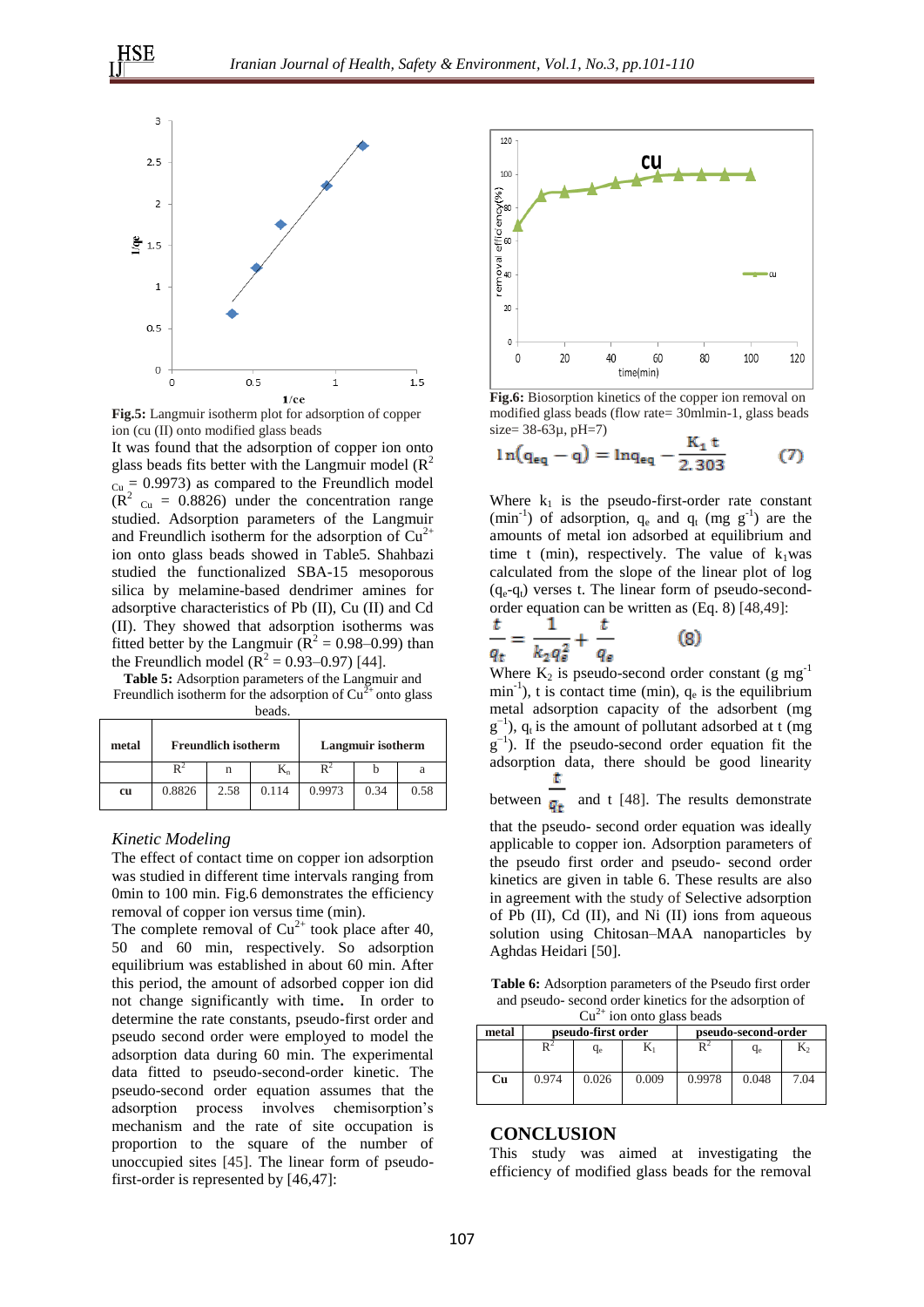of  $Cu^{2+}$  from aqueous solution in a fixed-bed column. The experimental data demonstrated that the modified glass beads have got the potential for highly efficient removal of the  $Cu^{2+}$  from aqueous solution. The BBD was found out to be a valuable tool in establishing optimal conditions through a response surface study. Four variables, namely ''flow rate, pH, initial concentration of the selected metals and glass bead size'' were regarded as factors in the optimization study. The maximum removal efficiency of the selected metals (estimated to be  $\Box 90\%$ ) was determined at the following conditions:  $pH \geq 6$ , 30 mL min<sup>-1</sup> flow rate with a glass bead size of 38-63 µm. The equilibrium data for  $Cu^{2+}$  adsorption fitted better to the Langmuir model, which suggests heterogeneity in the sorption sites. Finally, it can be concluded that the modified glass beads with 3 aminopropyltriethoxysilane is a new sorbent for effective removal of  $Cu^{2+}$  from aqueous solution.

## **References**

[1] Bessbousse H, Rhlalou T, Verchère J-F, Lebrun L. Removal of heavy metal ions from aqueous solutions by filtration with a novel complexing membrane containing poly (ethyleneimine) in a poly (vinyl alcohol) matrix. Journal of Membrane Science. 2008:307(2):249-59.

[2] Abo-Farha S, Abdel-Aal A, Ashour I, Garamon S. Removal of some heavy metal cations by synthetic resin purolite C100. Journal of Hazardous Materials. 2009;169(1):190-4.

[3] Tizaoui C, Rachmawati SD, Hilal N. The removal of copper in water using manganese activated saturated and unsaturated sand filters. Chemical Engineering Journal. 2012.

[4] Veli S, Alyüz B. Adsorption of copper and zinc from aqueous solutions by using natural clay. Journal of Hazardous Materials. 2007;149(1):226- 33.

[5] Ali I, Gupta V. Advances in water treatment by adsorption technology. Nature Protocols. 2007;1(6):2661-7.

[6] Huang J, Cao Y, Liu Z, Deng Z, Tang F, Wang W. Efficient removal of heavy metal ions from water system by titanate nanoflowers. Chemical Engineering Journal. 2011.

[7] Ramkumar J, Chandramouleeswaran S, Sudarsan V, Mishra R, Kaushik C, Raj K, et al. Borosilicate glasses modified with organic ligands: A new selective approach for the removal of uranyl ion. Journal of Hazardous Materials. 2008;154(1):513-8.

[8] Liu Y, Yan J, Yuan D, Li Q, Wu X. The study of lead removal from aqueous solution using an electrochemical method with a stainless steel net electrode coated with single wall carbon nanotubes. Chemical Engineering Journal. 2013;218(0):81-8.

[9] Elouear Z, Bouzid J, Boujelben N, Feki M, Jamoussi F, Montiel A. Heavy metal removal from aqueous solutions by activated phosphate rock. Journal of Hazardous Materials. 2008;156(1– 3):412-20.

[10] Gupta VK, Agarwal S, Saleh TA. Synthesis and characterization of alumina-coated carbon nanotubes and their application for lead removal. Journal of Hazardous Materials. 2011;185(1):17-  $23.$ 

[11] Tu Y-J, Chang C-K, You C-F, Wang S-L. Treatment of complex heavy metal wastewater using a multi-staged ferrite process. Journal of Hazardous Materials. 2012;209–210(0):379-84.

[12] Hofman M, Pietrzak R. Copper ions removal from liquid phase by polyethersulfone (PES) membranes functionalized by introduction of carbonaceous materials. Chemical Engineering Journal. 2013;215–216(0):216-21.

[13] Hua M, Zhang S, Pan B, Zhang W, Lv L, Zhang Q. Heavy metal removal from water/wastewater by nanosized metal oxides: A review. Journal of Hazardous Materials. 2011.

[14] Borkowski JJ. Spherical Prediction-Variance Properties of Central Composite and Box— Behnken Designs. Technometrics. 1995;37(4):399- 410.

[15] White C, Willis B, Keshav N, Dutton S. Identifying and estimating significant geologic parameters with experimental design. SPE Journal. 2001;6(3):311-24.

[16] Lomasney AR, Guillo C, Sidebottom AM, Roper MG. Optimization of capillary electrophoresis conditions for a glucagon competitive immunoassay using response surface methodology. Analytical and bioanalytical chemistry. 2009;394(1):313-9.

[17] Xia Y, Kuang H, Yang B, Wang Q, Liang J, Sun Y, et al. Optimum extraction of acidic polysaccharides from the stems of Ephedra sinica Stapf by Box–Behnken statistical design and its anti-complement activity. Carbohydrate Polymers. 2011;84(1):282-91.

[18] Yetilmezsoy K, Demirel S, Vanderbei RJ. Response surface modeling of Pb(II) removal from aqueous solution by Pistacia vera L.: Box–Behnken experimental design. Journal of Hazardous Materials. 2009;171(1–3):551-62.

[19] Liu XD, Tokura S, Haruki M, Nishi N, Sakairi N. Surface modification of nonporous glass beads with chitosan and their adsorption property for transition metal ions. Carbohydrate Polymers. 2002;49(2):103-8.

[20] Ozmen M, Can K, Akin I, Arslan G, Tor A, Cengeloglu Y, et al. Surface modification of glass beads with glutaraldehyde: Characterization and their adsorption property for metal ions. Journal of Hazardous Materials. 2009;171(1–3):594-600.

[21] Nemeth S, Yin R, Ottenbrite R, Siddiqui J, editors. Surface properties of glass beads modified via a dendritic process. ABSTRACTS OF PAPERS OF THE AMERICAN CHEMICAL SOCIETY;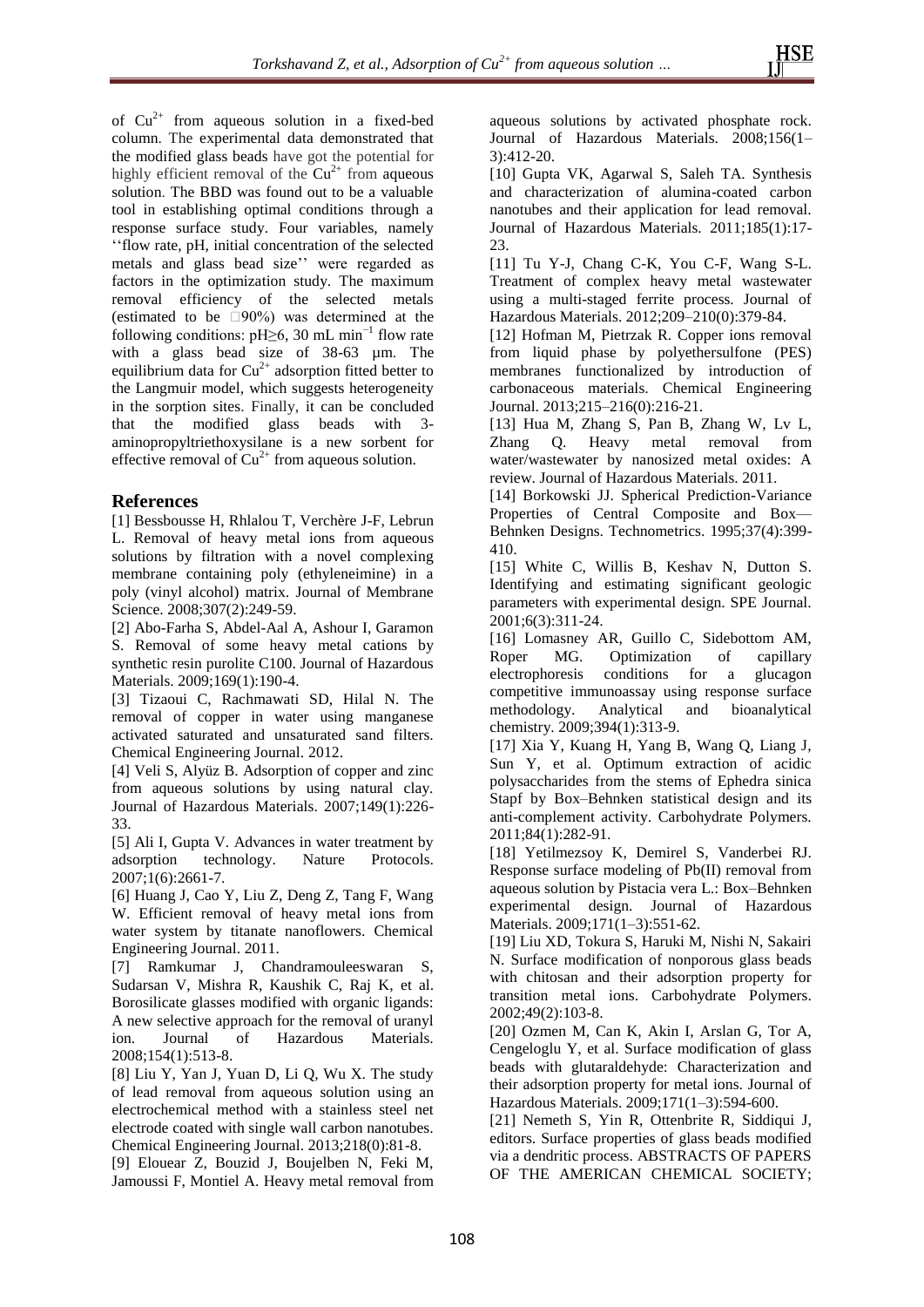1997: AMER CHEMICAL SOC 1155 16TH ST, NW, WASHINGTON, DC 20036.

[22] Tokman N, Akman S, Ozcan M. Solid-phase extraction of bismuth, lead and nickel from seawater using silica gel modified with 3 aminopropyltriethoxysilane filled in a syringe prior to their determination by graphite furnace atomic absorption spectrometry. Talanta. 2003;59(1):201- 5.

[23] Xu L, Wang JN, Meng Y, Li AM. Fast removal of heavy metal ions and phytic acids from water using new modified chelating fiber. Chinese Chemical Letters. 2011.

[24] Bayraktar E. Response surface optimization of the separation of dl-tryptophan using an emulsion liquid membrane. Process Biochemistry. 2001;37(2):169-75.

[25] Can MY, Kaya Y, Algur OF. Response surface optimization of the removal of nickel from aqueous solution by cone biomass of Pinus sylvestris. Bioresource technology. 2006;97(14):1761-5.

[26] Bezerra MA, Santelli RE, Oliveira EP, Villar LS, Escaleira LA. Response surface methodology (RSM) as a tool for optimization in analytical chemistry. Talanta. 2008;76(5):965-77.

[27] Kiran B, Kaushik A, Kaushik CP. Response surface methodological approach for optimizing removal of Cr (VI) from aqueous solution using immobilized cyanobacterium. Chemical Engineering Journal. 2007;126(2–3):147-53.

[28] Daneshi A, Younesi H, Ghasempouri SM, Sharifzadeh M. Production of poly-3 hydroxybutyrate by Cupriavidus necator from corn syrup: statistical modeling and optimization of biomass yield and volumetric productivity. Journal of chemical technology and biotechnology. 2010;85(11):1528-39.

[29] Khajeh M. Optimization of process variables for essential oil components from< i> Satureja hortensis</i> by supercritical fluid extraction using Box-Behnken experimental design. The Journal of Supercritical Fluids. 2011;55(3):944-8.

[30] Khajeh M. Optimization of microwaveassisted extraction procedure for zinc and copper determination in food samples by Box-Behnken design. Journal of Food Composition and Analysis. 2009;22(4):343-6.

[31] Ferreira HS, Santos ACN, Portugal LA, Costa ACS, Miró M, Ferreira SLC. Pre-concentration procedure for determination of copper and zinc in food samples by sequential multi-element flame atomic absorption spectrometry. Talanta. 2008;77(1):73-6.

[32] Garg UK, Kaur MP, Garg VK, Sud D. Removal of Nickel(II) from aqueous solution by adsorption on agricultural waste biomass using a response surface methodological approach. Bioresource technology. 2008;99(5):1325-31.

[33] Sun Y, Li T, Yan J, Liu J. Technology optimization for polysaccharides (POP) extraction from the fruiting bodies of< i> Pleurotus ostreatus</i> by Box–Behnken statistical design. Carbohydrate Polymers. 2010;80(1):242-7

[34] Bosso ST, Enzweiler J. Evaluation of heavy metal removal from aqueous solution onto scolecite. Water research. 2002;36(19):4795-800.

[35] Benhima H, Chiban M, Sinan F, Seta P, Persin M. Removal of lead and cadmium ions from aqueous solution by adsorption onto microparticles of dry plants. Colloids and Surfaces B: Biointerfaces. 2008;61(1):10-6.

[36] Meena AK, Mishra G, Rai P, Rajagopal C, Nagar P. Removal of heavy metal ions from aqueous solutions using carbon aerogel as an adsorbent. Journal of Hazardous Materials. 2005;122(1):161-70.

[37] Katsou E, Malamis S, Haralambous KJ. Industrial wastewater pre-treatment for heavy metal reduction by employing a sorbent-assisted ultrafiltration system. Chemosphere. 2011;82(4):557-64.

[38] Heidari A, Younesi H, Mehraban Z. Removal of  $Ni(II)$ ,  $Cd(II)$ , and  $Pb(II)$  from a ternary aqueous solution by amino functionalized mesoporous and nano mesoporous silica. Chemical Engineering Journal. 2009;153(1–3):70-9.

[39] Khuri AI, Cornell JA. Response surfaces: designs and analyses: CRC press; 1996.

[40] Luo C, Chen Y-S. Optimization of extraction technology of Se-enriched Hericium erinaceum polysaccharides by Box–Behnken statistical design and its inhibition against metal elements loss in skull. Carbohydrate Polymers. 2010;82(3):854-60.

[41] Feng N, Guo X, Liang S, Zhu Y, Liu J. Biosorption of heavy metals from aqueous solutions by chemically modified orange peel. Journal of Hazardous Materials. 2011;185(1):49- 54.

[42] Chakravarty S, Mohanty A, Sudha TN, Upadhyay A, Konar J, Sircar J, et al. Removal of Pb (II) ions from aqueous solution by adsorption using bael leaves ( Aegle marmelos). Journal of Hazardous Materials. 2010;173(1):502-9.

[43] Shahbazi A, Younesi H, Badiei A. Batch and fixed-bed column adsorption of Cu (II), Pb (II) and Cd (II) from aqueous solution onto functionalised SBA‐15 mesoporous silica. The Canadian Journal of Chemical Engineering. 2013;91(4):739-50.

[44] Shahbazi A, Younesi H, Badiei A. Functionalized SBA-15 mesoporous silica by melamine-based dendrimer amines for adsorptive characteristics of Pb  $(II)$ , Cu  $(II)$  and Cd  $(II)$  heavy metal ions in batch and fixed bed column. Chemical Engineering Journal. 2011;168(2):505- 18.

[45] Gong J, Chen L, Zeng G, Long F, Deng J, Niu Q, et al. Shellac-coated iron oxide nanoparticles for removal of cadmium(II) ions from aqueous